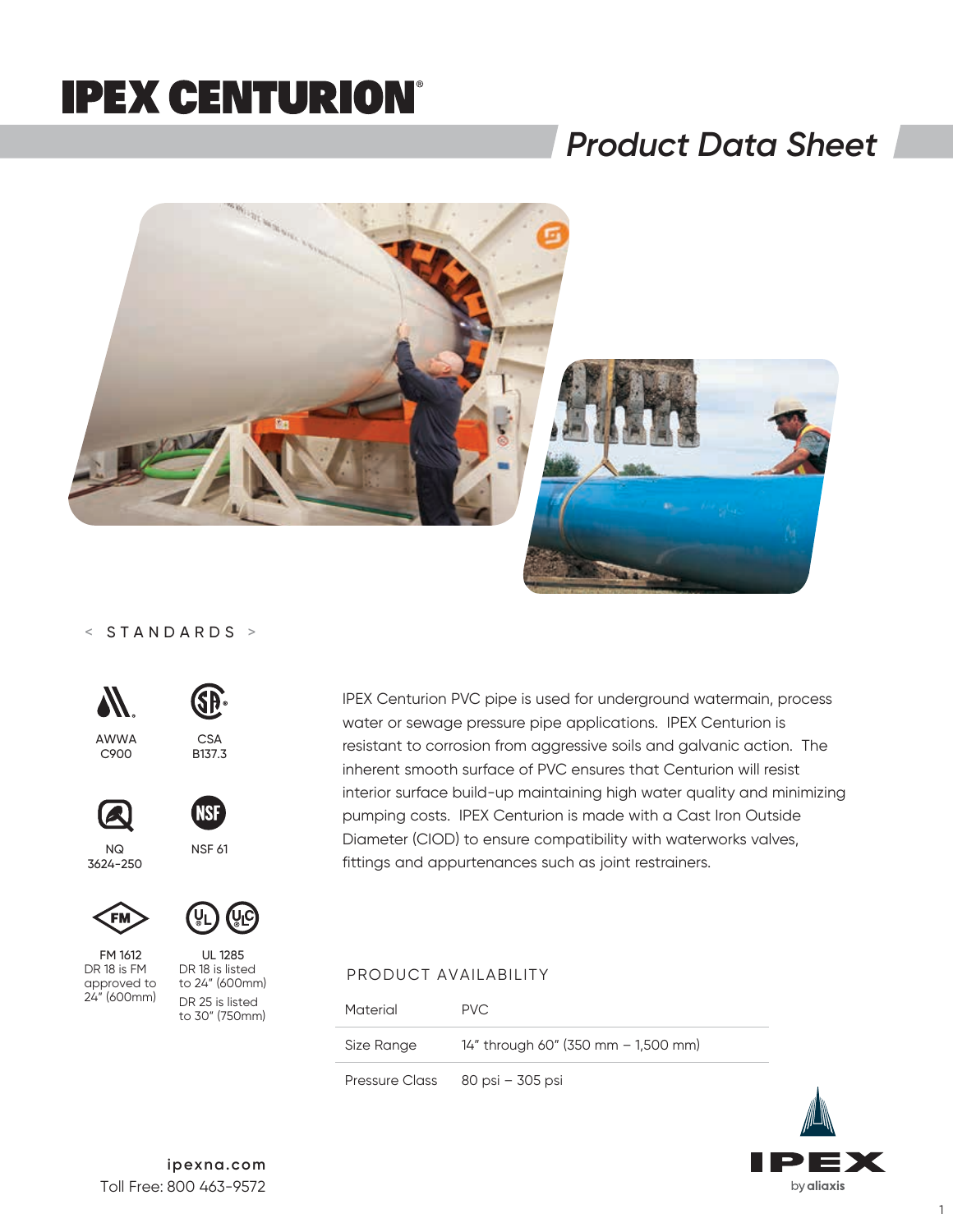## *Product Data Sheet*

### Short-Form Specification

#### General

Pipe must conform to AWWA C900 and be certified to CSA B137.3 "Rigid Polyvinyl Chloride (PVC) Pipe for Pressure Applications." Pressure Class or Rating of pipe shall be as assigned in the AWWA and CSA standards and all be derived using a Hydrostatic Design Stress of 2,000 psi (13.8 MPa). For pressure applications, each length of pipe must be hydrotested at twice the rating and a short-term pressure test must be conducted once per production run. Pipe to be IPEX Centurion or approved equal.

#### **Material**

The PVC compound used in IPEX Centurion Pipe shall have a Hydrostatic Design Basis of 4,000 psi (27.6 MPa) and shall be listed to NSF 61 for potable water service.

Gasket materials used in the manufacturing of IPEX Centurion Large Diameter Pressure Pipe comply with the requirements of ASTM F477 "Standard Specification for Elastomeric Seals (Gaskets) for Joining Plastic Pipe" for high-head applications.

### Extruded Pipe

Extruded IPEX Centurion Pipe conforms to the following standards:

ANSI/NSF 61 "Drinking Water Systems Components – Health Effects"

AWWA C900, "(PVC) Pressure Pipe and Fabricated Fittings, 4 In. Through 60 In. (100 mm through 1,500 mm)"

BNQ NQ 3624-250 "Rigid Polyvinyl Chloride Pipes and Fittings for Conveyance and Distribution of Water under Pressure"

CSA B137.3 "Rigid Poly(Vinyl Chloride) (PVC) Pipe for Pressure Applications"

FM Standard 1612, Polyvinyl Chloride (PVC) Pipe and Fittings for Underground Fire Protection for DR18 up to 24" (600 mm) diameter

Listed to UL/ULC 1285 for DR18 up to 24" (600 mm) and DR25 to 30" (750 mm)

### Capped/Bagged Pipe

In order to ensure maximum cleanliness of each length of pipe, specific project specifications may require that IPEX Centurion Pipe lengths be fitted with sealed end caps or bags.

Factory installed caps or bags are standard on the ends of each Centurion DR25 pipe, sizes 14" (350mm) - 36" (900mm), DR18 pipe, sizes 14" (350mm) - 30" (750mm), and DR14 pipe, sizes 14" (350mm) - 16" (400mm).

If required, all other sizes and DRs of Centurion pipe can be capped or bagged on request.

### Gasket Joints

IPEX Centurion Pipe has a gasket joint design that meets the requirements of ASTM D3139 "Standard Specification for Joints for Plastic Pressure Pipes Using Flexible Elastomeric Seals". Bell sections are fully thickened to have the same dimension ratio as the pipe barrel and conform to the requirements of section 6.2 of ASTM D3139.

#### Lubricant

All IPEX Centurion Pipe must be assembled with the manufacturer's non-toxic, water-soluble, NSF-listed lubricant.

#### Markings

IPEX Centurion Pipe is marked as prescribed in the above applicable standards to indicate size of the pipe, material designation, compliance to standard, and manufacturer's name or trademark.

#### Color Coding

IPEX Centurion Pipe is color-coded blue or white.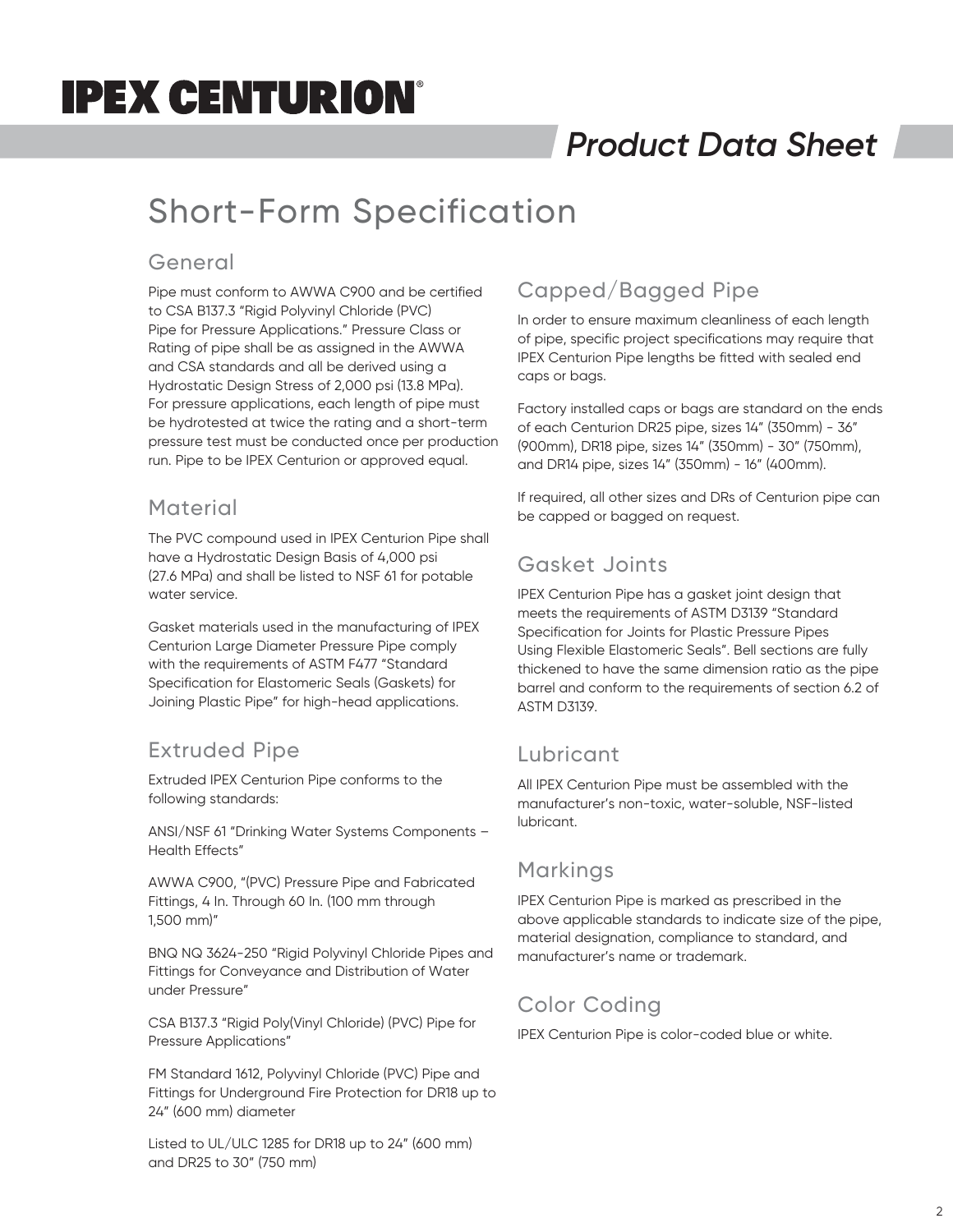## *Product Data Sheet*

#### Joining

The gasket shall be carefully fitted to the bell groove if not already factory-installed. Both bell and spigot shall be clean and free of debris before lubricant is applied. The pipe shall be joined by push-fitting bell and spigot joint to the depth line marked on the spigot. When pipe has been cut in the field, the end shall be made square and bevelled to a 15-degree chamfer and the insertion line shall be redrawn per IPEX's Pressure Pipe Installation Guide.

### Dimensions

|             |       | PR/PC 80 (SDR 51) |         |                  |      |          |         |         |         |                  | PR/PC 100(SDR 41) |         |         | PR/PC 125 (SDR 32.5) |         |                     |      |           |         |  |
|-------------|-------|-------------------|---------|------------------|------|----------|---------|---------|---------|------------------|-------------------|---------|---------|----------------------|---------|---------------------|------|-----------|---------|--|
| <b>Size</b> |       | Average           |         | Wall<br>Min.     |      | Average, |         | Average |         | Min. Wall        |                   | Average |         | Averaae              |         | <b>Wall</b><br>Min. |      | Average   |         |  |
|             | ID    |                   |         | <b>Thickness</b> |      | OD       |         | ID      |         | <b>Thickness</b> |                   | OD      |         | ID                   |         | <b>Thickness</b>    |      | <b>OD</b> |         |  |
| in.         | mm    | in.               | mm      | in.              | mm   | in       | mm      | in      | mm      | in               | mm                | in.     | mm      | in.                  | mm      | in.                 | mm   | in        | mm      |  |
| 14          | 350   |                   |         |                  |      |          |         | 14.6    | 369.7   | 0.37             | 9.5               | 15.3    | 388.6   | 14.4                 | 364.7   | 0.47                | 12.0 | 15.3      | 388.6   |  |
| 16          | 400   | 16.7              | 423.7   | 0.36             | 9.19 | 17.4     | 442.0   | 16.6    | 420.4   | 0.43             | 10.8              | 17.4    | 442.0   | 16.3                 | 414.5   | 0.54                | 13.6 | 17.4      | 442.0   |  |
| 18          | 450   | 18.7              | 475.9   | 0.38             | 9.74 | 19.5     | 495.3   | 18.5    | 471.1   | 0.48             | 12.1              | 19.5    | 495.3   | 18.3                 | 464.8   | 0.6                 | 15.2 | 19.5      | 495.3   |  |
| 20          | 500   | 20.8              | 527.0   | 0.42             | 10.8 | 21.6     | 548.6   | 20.5    | 521.8   | 0.53             | 13.4              | 21.6    | 548.6   | 20.3                 | 514.6   | 0.67                | 16.9 | 21.6      | 548.6   |  |
| 24          | 600   | 24.8              | 629.6   | 0.50             | 12.9 | 25.8     | 655.3   | 24.5    | 623.3   | 0.63             | 16.0              | 25.8    | 655.3   | 24.2                 | 615.0   | 0.8                 | 20.2 | 25.8      | 655.3   |  |
| 30          | 750   | 30.7              | 780.9   | 0.63             | 15.9 | 32.0     | 812.8   | 30.4    | 773.2   | 0.78             | 19.8              | 32.0    | 812.8   | 30.0                 | 762.8   | 0.98                | 25.0 | 32.0      | 812.8   |  |
| 36          | 900   | 36.8              | 934.7   | 0.75             | 19.1 | 38.3     | 972.8   | 36.4    | 925.3   | 0.93             | 23.7              | 38.3    | 972.8   | 35.9                 | 912.9   | 1.18                | 29.9 | 38.3      | 972.8   |  |
| 42          | 1,050 | 42.6              | 1,082.8 | 0.87             | 22.2 | 44.5     | 1,130.3 | 42.2    | 1,071.4 | 1.09             | 27.5              | 44.5    | 1,130.3 | 41.6                 | 1,056.6 | 1.37                | 34.8 | 44.5      | 1,130.3 |  |
| 48          | 1,200 | 48.7              | 1.236.2 | 1.00             | 25.3 | 50.8     | 1.290.3 | 48.2    | 1,223.0 | 1.24             | 31.5              | 50.8    | 1,290.3 | 47.7                 | 1.211.1 | 1.56                | 39.6 | 50.8      | 1.290.3 |  |
| 54          | 1,350 | 55.3              | 1,404.6 | 1.13             | 28.7 | 57.6     | 1,462.0 | 54.8    | 1,391.9 | 1.40             | 35.7              | 57.6    | 1,462.0 | 54.1                 | 1,374.1 | 1.77                | 45.0 | 57.6      | 1,462.0 |  |
| 60          | 1,500 | 59.2              | 1,503.2 | 1.21             | 30.7 | 61.6     | 1,564.9 | 58.6    | 1,488.4 | 1.50             | 38.1              | 61.6    | 1,564.9 |                      |         |                     |      |           |         |  |

|             | PR/PC 165 (DR25) |                   |                          |                               |      |                      |         | PR/PC 235 (DR18)  |       |                               |      |                      |       |                      | PR/PC 305 (DR14) |                               |      |                      |       |  |  |
|-------------|------------------|-------------------|--------------------------|-------------------------------|------|----------------------|---------|-------------------|-------|-------------------------------|------|----------------------|-------|----------------------|------------------|-------------------------------|------|----------------------|-------|--|--|
| <b>Size</b> |                  | Average<br>ID     |                          | Min. Wall<br><b>Thickness</b> |      | Average<br><b>OD</b> |         | Average<br>ID     |       | Min. Wall<br><b>Thickness</b> |      | Average<br><b>OD</b> |       | <b>Average</b><br>ID |                  | Min. Wall<br><b>Thickness</b> |      | Average<br><b>OD</b> |       |  |  |
| in          | mm               | in                | mm                       | in.                           | mm   | in                   | mm      | <i>in</i>         | mm    | in.                           | mm   | in.                  | mm    | in.                  | mm               | in.                           | mm   | <i>in</i>            | mm    |  |  |
| 14          | 350              | 14.1              | 357.5                    | 0.61                          | 15.6 | 15.3                 | 388.6   | 13.6              | 345.4 | 0.85                          | 21.6 | 15.3                 | 388.6 | 13.1                 | 333.0            | 1.09                          | 27.8 | 15.3                 | 388.6 |  |  |
| 16          | 400              | 16.0              | 406.6                    | 0.70                          | 17.7 | 17.4                 | 442.0   | 15.5              | 392.9 | 0.97                          | 24.6 | 17.4                 | 442.0 | 14.9                 | 378.8            | 1.24                          | 31.6 | 17.4                 | 442.0 |  |  |
| 18          | 450              | 17.9              | 455.7                    | 0.78                          | 19.8 | 19.5                 | 495.3   | 17.3              | 440.3 | 1.08                          | 27.5 | 19.5                 | 495.3 |                      |                  |                               |      |                      |       |  |  |
| 20          | 500              | 19.9              | 504.7                    | 0.86                          | 22.0 | 21.6                 | 548.6   | 19.2              | 487.6 | 1.20                          | 30.5 | 21.6                 | 548.6 |                      |                  |                               |      |                      |       |  |  |
| 24          | 600              | 23.7              | 602.9                    | 1.03                          | 26.2 | 25.8                 | 655.3   | 22.9              | 582.5 | 1.43                          | 36.4 | 25.8                 | 655.3 |                      |                  |                               |      |                      |       |  |  |
| 30          | 750              | 29.4              | 747.8                    | 1.28                          | 32.5 | 32.0                 | 812.8   | 28.4              | 722.4 | 1.78                          | 45.2 | 32.0                 | 812.8 |                      |                  |                               |      |                      |       |  |  |
| 36          | 900              | 35.2              | 895.0                    | 1.53                          | 38.9 | 38.3                 | 972.8   |                   |       |                               |      |                      |       |                      |                  |                               |      |                      |       |  |  |
| 42          | 1,050            | 40.9              | 1,039.9                  | 1.78                          | 45.2 | 44.5                 | 1,130.3 | $\qquad \qquad -$ |       |                               |      |                      |       |                      |                  |                               |      |                      |       |  |  |
| 48          | 1,200            | $\qquad \qquad -$ |                          |                               |      |                      |         |                   |       |                               |      |                      |       |                      |                  |                               |      |                      |       |  |  |
| 54          | 1,300            | $\qquad \qquad -$ | $\overline{\phantom{m}}$ | $\qquad \qquad -$             |      |                      |         |                   |       |                               |      |                      |       |                      |                  |                               |      |                      |       |  |  |
| 60          | 1,500            |                   |                          |                               |      |                      |         |                   |       |                               |      |                      |       |                      |                  |                               |      |                      |       |  |  |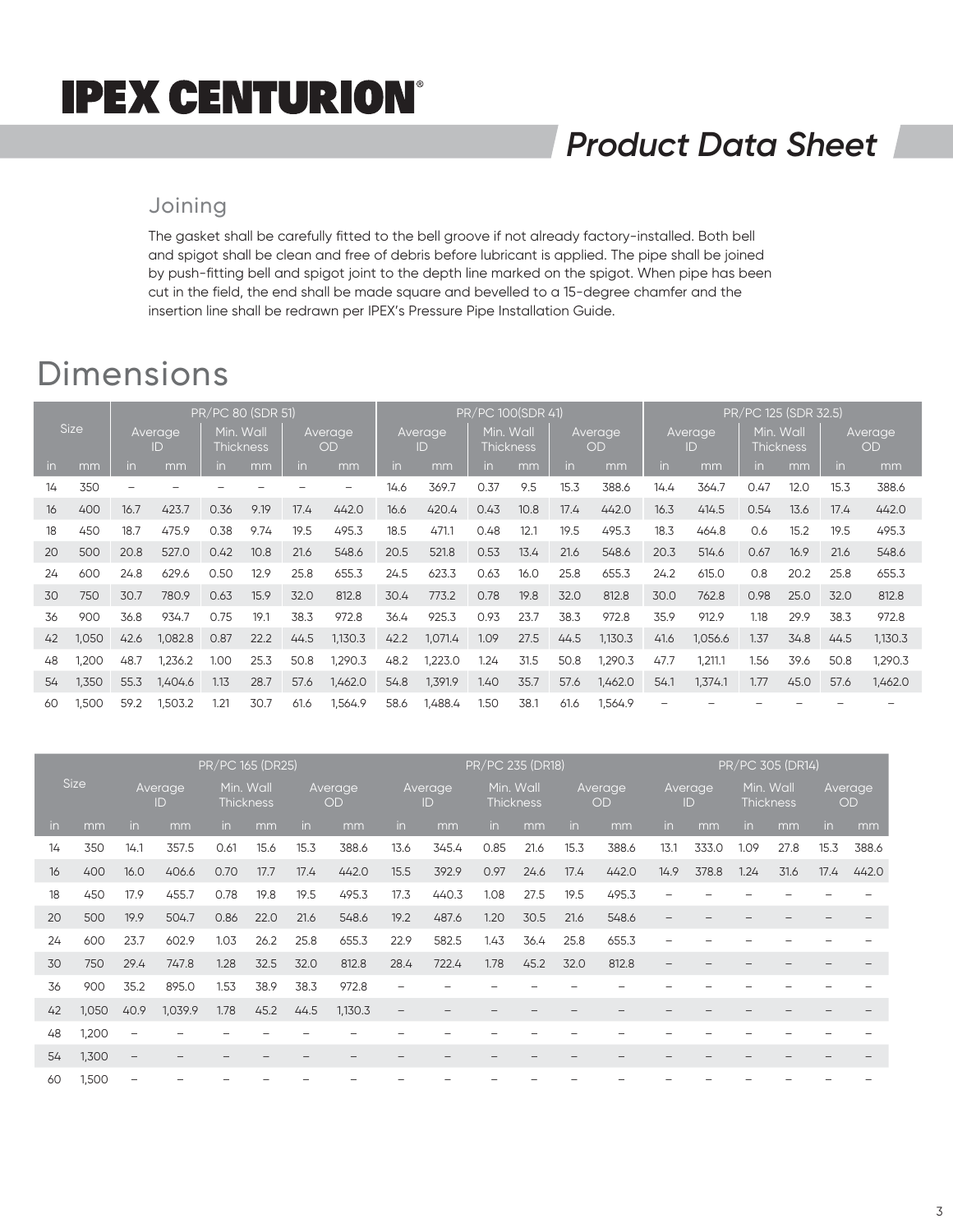## *Product Data Sheet*

### Installation

Please consult with the IPEX PVC Pressure Pipe and Fittings Installation Guide for complete installation information including:

- Receiving and Handling Pipe Shipments
- Assembling IPEX Joints

• Trench Preparation

- Curvature of the Pipeline
- Lowering Pipe and Fittings into Trench
- Cutting and Chamfering the Pipe

The guide is available at www.ipexna.com